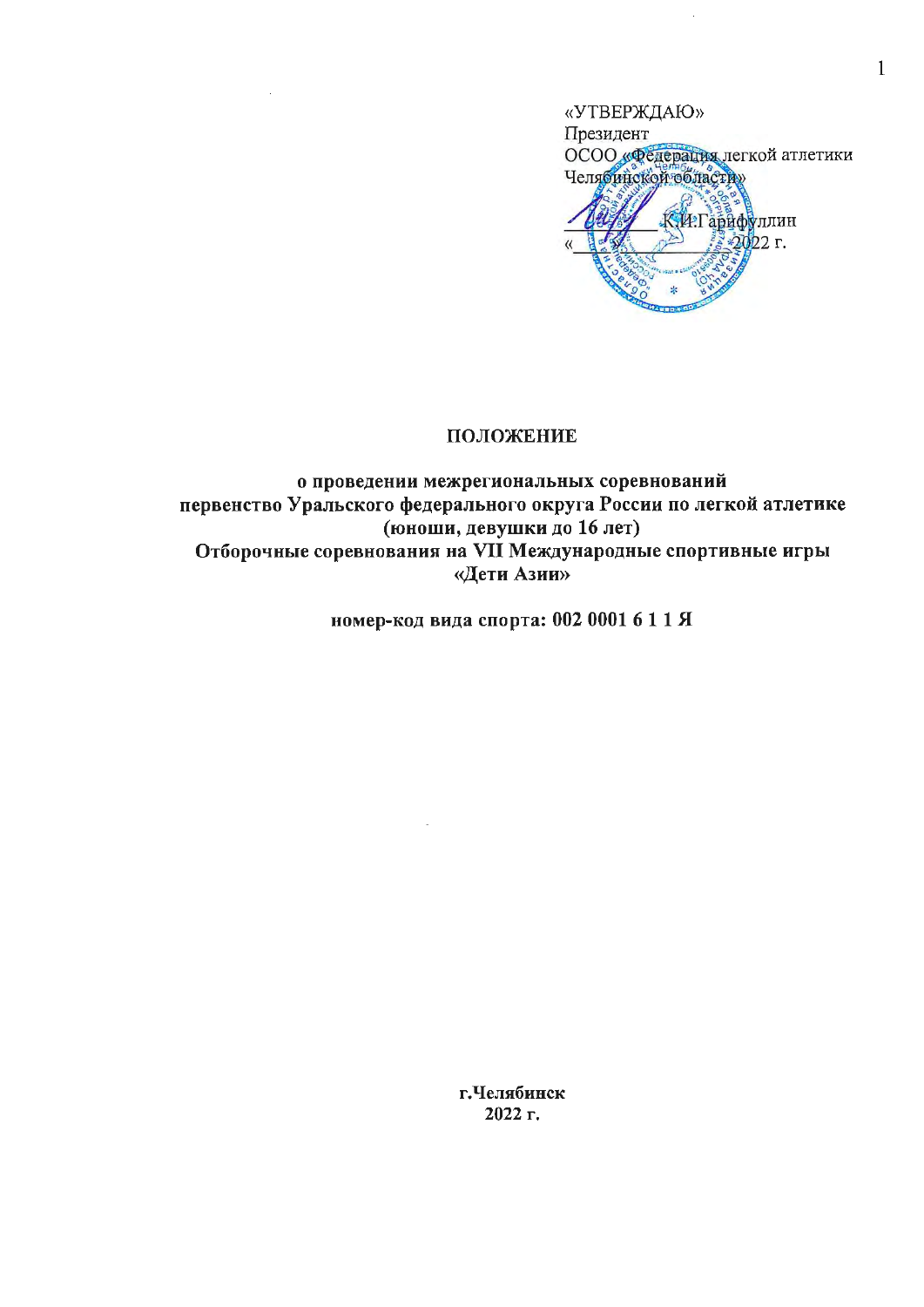#### I. Обшие положения

 $1.1.$ Межрегиональные соревнования проводится в соответствии правилами вида спорта «легкая атлетика», утвержденными приказом Министерства спорта Российской Федерации от 16 октября 2019 г. № 839, (Далее Правилами) с Единым календарным планом межрегиональных, всероссийских и международных физкультурных мероприятий и спортивных мероприятий на 2022 год (№ 2558-2).

 $1.2.$ Спортивное соревнование проводится с целью развития легкой атлетики в Уральском федеральном округе. Задачами проведения спортивного соревнования являются:

а) выявление сильнейших спортсменов для формирования списка кандидатов в спортивные сборные команды;

б) отбор спортсменов в спортивную сборную команду для подготовки к международным Играм «Дети Азии» и участия в них;

в) популяризация и развитие легкой атлетики

г) повышение спортивного мастерства спортсменов

д) подготовка спортивного резерва

1.3. Запрещается оказывать противоправное влияние на результаты спортивных соревнований, включённых в настоящее положение об официальных спортивных соревнованиях Челябинской области по легкой атлетике.

Запрещается участвовать в азартных играх и букмекерских конторах и тотализаторах путём заключения пари на официальные спортивные соревнования в соответствии с требованиями, установленными пунктом 3 части 4 статьи 26.2 Федерального закона от 4 декабря 2007 года № 329-ФЗ «О физической культуре и спорте в Российской Федерации».

1.4. Настоящее Положение является основанием для командирования спортсменов, тренеров и специалистов на спортивные соревнования органами исполнительной власти субъектов Российской Федерации в области физической культуры и спорта.

#### Права и обязанности оргаиизаторов спортивного соревнования П.

 $2.1.$ Организаторы спортивного соревнования:

- Общероссийская общественная организация "Всероссийская федерация легкой атлетики" (далее - ВФЛА)

- Областная спортивная общественная организация «Федерация легкой атлетики Челябинской области» (далее - ФЛА ЧО)

2.2. Организаторы определяют условия проведения соревнования, имеют право приостанавливать и прекращать соревнование, изменять время его проведения и утверждать его итоги.

2.3. Организаторам соревнования принадлежат права на его освещение посредством трансляции изображения и (или) звука мероприятий любыми способами и (или) с помощью любых технологий, а также посредством осуществления записи указанной трансляции и (или) фотосъемки соревнования.

2.4. ФЛА ЧО совместно с собственником (пользователем) объекта спорта обеспечивает меры общественного порядка и общественной безопасности в соответствии правилами обеспечения безопасности при проведении официальных спортивных соревнований.

#### Ш. Обеспечение безонасности участников и зрителей,

### медиципское обеспечение, аитидопииговое обеспечение

 $3.1.$ Спортивное соревнование проводятся на объектах спорта, включенных во Всероссийский реестр объектов спорта, в соответствии с Федеральным законом от 4 декабря 2007 года № 329-ФЗ «О физической культуре и спорте в Российской Федерации»..

 $3.2.$ Обеспечение безопасности участников и зрителей осуществляется согласно требованиям Правил обеспечения безопасности при проведении официальных спортивных соревнований, утвержденных постановлением Правительства Российской Федерации от 18 апреля 2014 г. N 353.

ФЛА ЧО совместно с собственником (пользователем) объекта спорта утверждает с  $3.3.$ территориальным органом внутренних дел план мероприятий по обеспечению общественной безопасности и общественного порядка в срок не позднее 10 дней до начала соревнований.

Участие в спортивном соревновании осуществляется только при наличии полиса  $3.4.$ (договора) страхования жизни и здоровья от несчастных случаев, который представляется в комиссию по допуску на каждого участника спортивного соревнования. Страхование участников соревнований может производиться как за счет бюджетных, так и внебюджетных средств в соответствии с законодательством Российской Федерации и субъектов Российской Федерации. Оказание скорой медицинской помощи осуществляется в соответствии с приказом Министерства здравоохранения РФ от 23 октября 2020 г. № 1144н "Об утверждении порядка организации оказания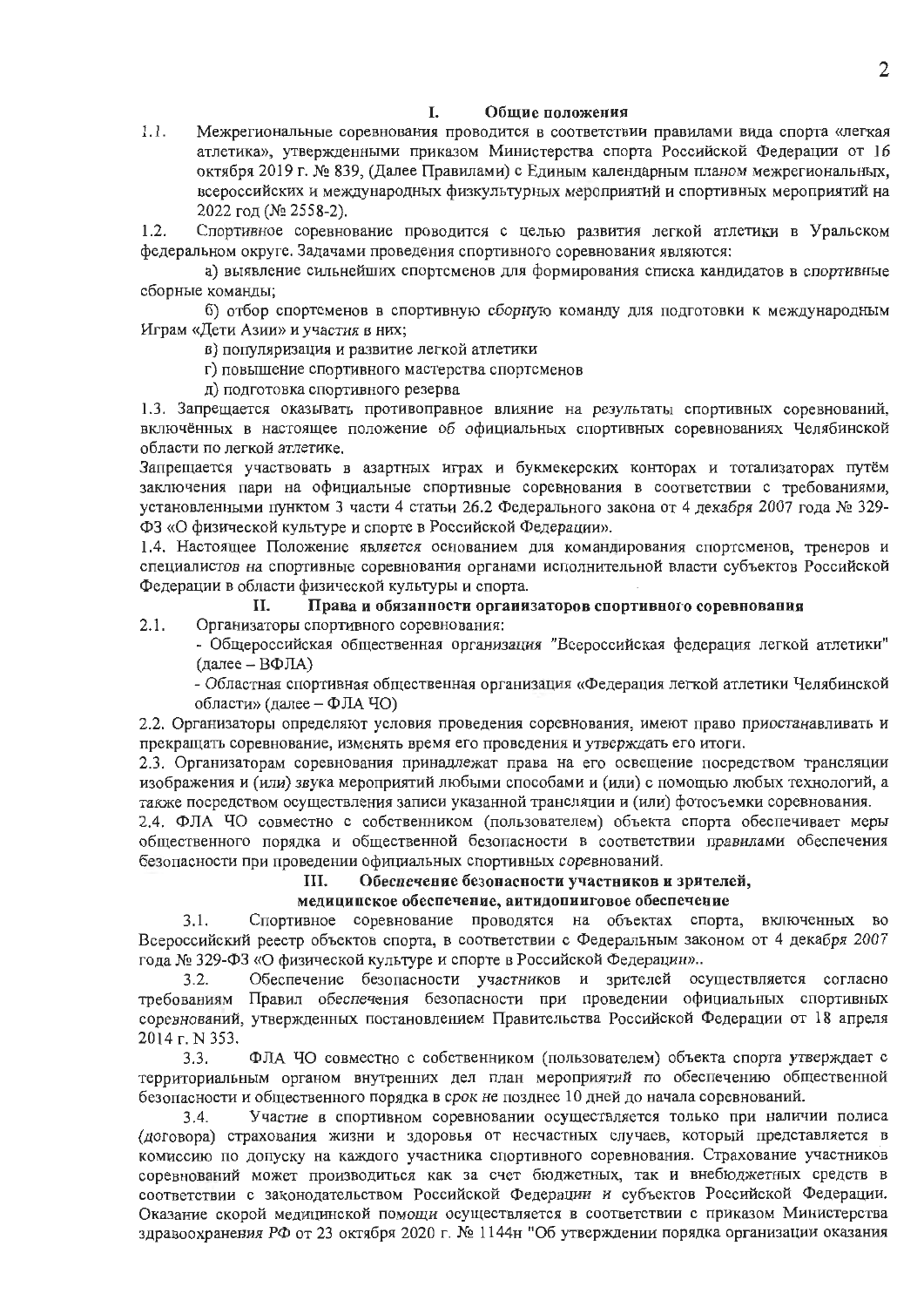медицинской помощи лицам, занимающимся физической культурой и спортом (в том числе при подготовке и проведении физкультурных мероприятий и спортивных мероприятий), включая порядок медицинского осмотра лиц, желающих пройти спортивную подготовку, заниматься физической культурой и спортом в организациях и (или) выполнить нормативы испытаний (тестов) Всероссийского физкультурно-спортивного комплекса "Готов к труду и обороне" (ГТО)" и форм медицинских заключений о допуске к участию в физкультурных и спортивных мероприятиях".

Обеспечение медицинской помощью участников соревнований возлагается на ФГБОУ  $3.5.$ ВО «УралГУФК».

Основанием для допуска спортсмена к спортивному соревнованию по медицинским  $3.6.$ заключениям является заявка на участие в спортивных соревнованиях с отметкой «Допущен» напротив каждой фамилии спортсмена, заверенная подписью врача по спортивной медицине и его личной печатью. Заявка на участие в спортивных соревнованиях подписывается врачом по спортивной медицине с расшифровкой фамилии, имени, отчества (при наличии) и заверяется печатью медицинской организации, имеющей лицензию на осуществление медицинской деятельности, предусматривающей работы (услуги) по лечебной физкультуре и спортивной медицине.

При перевозке участников соревнований автобусами руководствоваться «Правилами  $3.7.$ организованной перевозки группы детей автобусами», утвержденными постановлением Правительства Российской Федерации от 23.09.2020 г. № 1527, а также Правилами перевозок пассажиров и багажа автомобильным транспортом и городским наземным электрическим транспортом, утверждёнными постановлением Правительства РФ от 01.10.2020 N 1586.

 $3.8.$ Спортивное мероприятие проводится в соответствии Регламентом по организации и проведению официальных физкультурных и спортивных мероприятий на территории Российской Федерации в условиях сохранения рисков распространения COVID-19, утвержденный Минспортом России и Роспотребнадзором от 31.07.2020 (с учетом дополнений и изменений от 12.11.2021)

Антидопинговое обеспечение спортивных мероприятий в Российской Федерации  $3.9.$ осуществляется в соответствии с Общероссийскими антидопинговыми правилами (далее -Антидопинговые правила), утвержденными приказом Минспорта России от 24 июня 2021 года № 464.

В соответствии с пунктом 10.11.1 Правил, ни один спортсмен или иное лицо, в отношении которого была применена дисквалификация, не имеет права во время срока дисквалификации участвовать ни в каком качестве в спортивных соревнованиях.

Спортсмен, в отношении которого была применена дисквалификация, не заявивший о такой дисквалификации в комиссию по допуску несет самостоятельную и полную ответственность за такое деяние.

#### IV. Общие сведения о спортнвном соревновании

4.1. Место проведения: город Челябинск, МБУ ЛК им.Е.Елесиной, пр.Ленина, 84; 4.2. Перечень дисциплин, включенных в программу спортивного мероприятия Легкая атлетика 0020001611 R

| Наименование спортивной | Номер-код спортивной |     |     |
|-------------------------|----------------------|-----|-----|
| дисциплины              | дисциплины           | М   | Ж   |
| бег 100 м               | 0020031611Я          | U16 | U16 |
| бег 200 м               | 0020041611Я          | U16 | U16 |
| бег 400 м               | 0020061611Я          | U16 | U16 |
| бег 800 м               | 0020081611月          | U16 | U16 |
| бег 1500 м              | 0020101611Я          | U16 | U16 |
| бег 3 000 м             | 0020121811Я          | U16 | U16 |
| бег с барьерами 100 м   | 00202416115          |     | U16 |
| бег с барьерами 110 м   | 0020251611A          | U16 |     |
| бег с барьерами 400 м   | 0020271611Я          | U16 | U16 |
| прыжок в высоту         | 0020461611Я          | U16 | U16 |
| прыжок в длину          | 0020481611Я          | U16 | U16 |
| прыжок тройной          | 0020491611Я          | U16 | U16 |

4.3. Соревнования командные;

Состав команды: до 30 спортсменов, независимо от пола, 6 тренеров, 1 представитель. Сборная команда может заявить в каждой спортивной дисциплине не более трех спортсменов. Участие спортсменов в соревновании в личном первенстве не допускаются.